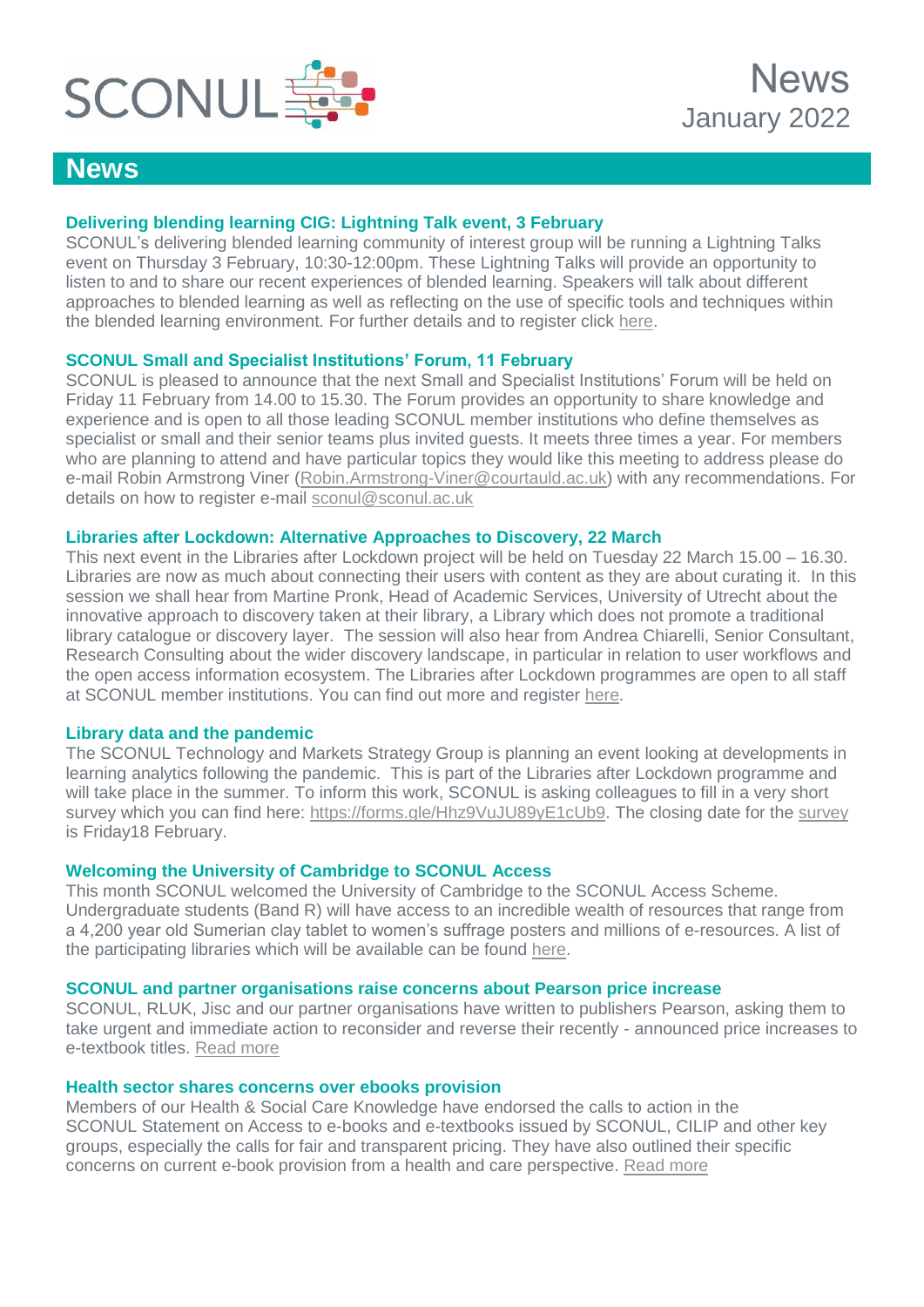# **NSS Student Survey changes**

The Office for Students has published proposed new questions for the National Student Survey for 2023. Question 19 which is specifically on library resources is turning into a more generic learning resources question. SCONUL has contacted the NSS team to ask for a conversation about the rationale (and supporting evidence base) for this change. We will share intelligence with the community following this conversation.

#### **New Year Honours**

Congratulations to Jo Norry, Director of Library and Student Services at Leeds Beckett University and a former SCONUL Executive Board member, who has been awarded an MBE for services to higher education and social inclusion in the New Year honours. [Read more](https://www.leedsbeckett.ac.uk/news/2021/12/new-year-honours-for-leeds-beckett-university-community/)

#### **COUNTER appoints new Project Director**

The COUNTER Board has announced the appointment of Tasha Mellins-Cohen as the new Project Director who will start the new role in April. Lorraine Estelle who has been COUNTER Project Director since 2015 will be retiring in April. [Read more](https://www.projectcounter.org/counter-has-appointed-tasha-mellins-cohen-as-the-new-project-director/)

# **Narrative Expansions: Interpreting 'decolonisation' in academic libraries**

What does it mean to 'decolonise' a library? Jess Crilly, former Associate Director for Content and Discovery at University of the Arts London libraries and Regina Everitt, ACOO (Service Excellence) and Director of Library, Archives and Learning Services (LALS), have edited a collection of writings that explore how institutions are interpreting this contested term and how the movement is playing out in academic libraries internationally. *Narrative Expansions: Interpreting Decolonisation in Academic Libraries* examines how colonial impacts have shaped knowledge production, how these impacts manifest in academic libraries, and how institutions are responding to these impacts. It is available here: [https://www.facetpublishing.co.uk/page/detail/narrative-expansions/?K=9781783304974.](https://protect-eu.mimecast.com/s/mGYFCMQv7IV90Fw5Cnf?domain=facetpublishing.co.uk)

#### **Libraries after Lockdown recordings**

Recordings of all previous Libraries after Lockdown events are available to view on the events platform. If you were unable to attend or to stay online or simply want to re-visit the various discussions, login to the event site with your existing credentials. You will also find materials referenced, including transcripts of the event chat with your comments and questions on the event page under 'resources'.

Available recordings:

# *From Adaptive Practice to Service Redesign*

- Shared international perspectives on libraries' responses to the pandemic, 29 March
- The campus experience post Covid: what does this mean for library spaces?, 5 July
- Small and specialist institutions post-pandemic, 15 July
- Blended Learning and the Shape and Design of Library Services, 29 September

# *The Dynamic Workforce*

- The library workforce post-pandemic: exchange of experience, 12 July
- Developing a resilient and agile workforce, 26 November

# *Embracing Disruption*

ILL and its strategic uses for academic and research libraries, 16 July

The Libraries after Lockdown programmes are open to all staff at SCONUL member institutions. You can find out more and register [here.](https://www.sconul.ac.uk/page/libraries-after-lockdown-a-virtual-collaboration)

# **Updates from our peer organisations:**

- 1. Academic Libraries North<https://www.academiclibrariesnorth.ac.uk/>
- 2. CONUL<https://conul.ie/news/>
- 3. LIBER<https://libereurope.eu/news/>
- 4. M25 Consortium of Academic Libraries [https://www.m25lib.ac.uk/about-the-consortium/newsletter](https://www.m25lib.ac.uk/about-the-consortium/newsletter-archive/)[archive/](https://www.m25lib.ac.uk/about-the-consortium/newsletter-archive/)
- 5. Mercian Collaboration<https://merciancollaboration.org.uk/news>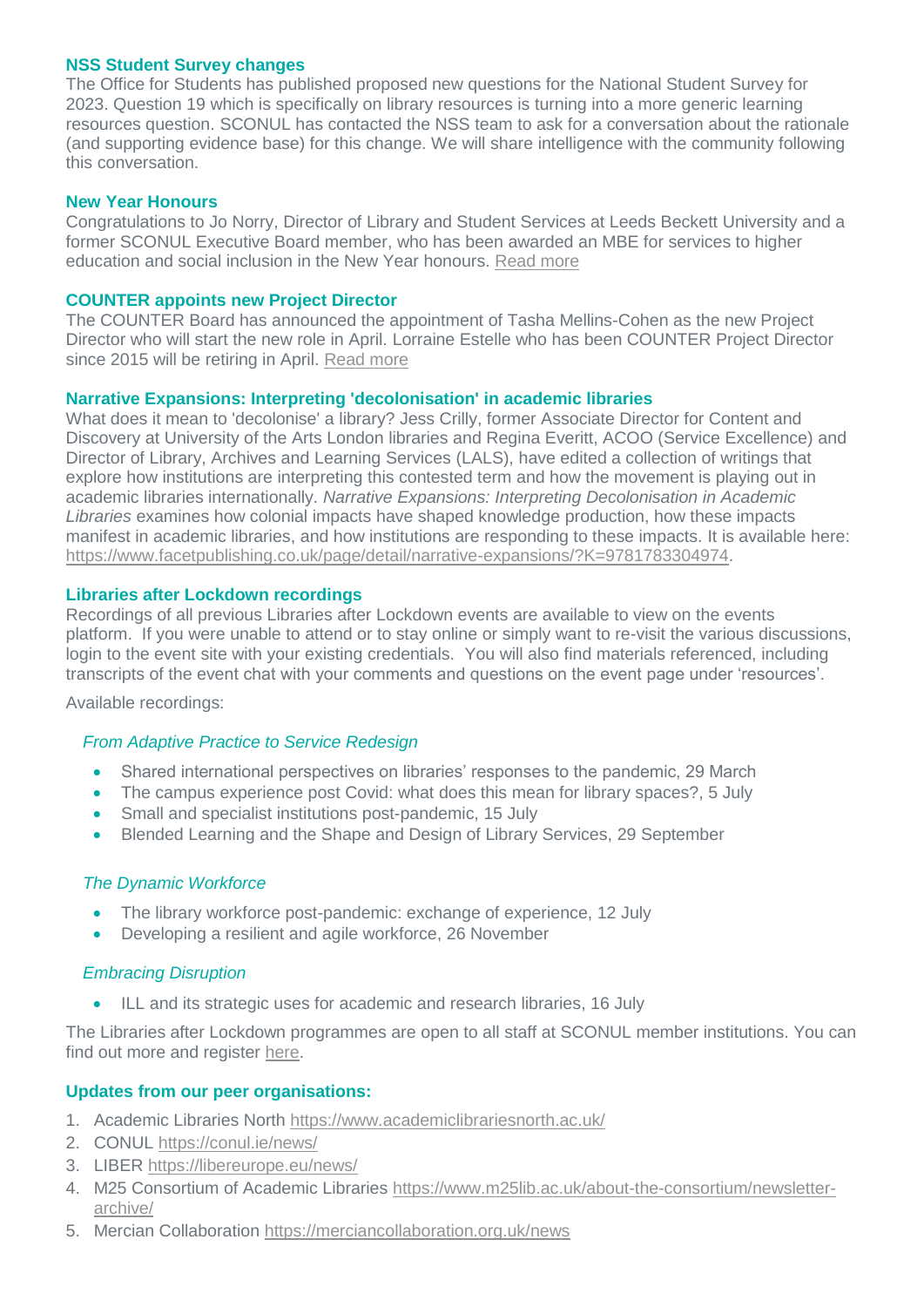- 6. RLUK<https://www.rluk.ac.uk/rluk-bulletin/>
- 7. SCURL<https://www.scurl.ac.uk/news>
- 8. ucisa<https://www.ucisa.ac.uk/News-and-Views>
- 9. WHELF <https://whelf.ac.uk/>

# **Appointments and job opportunities**

If you have moved to a new role or institution or have any senior job opportunities that you would like us to include, please e-mail [SitMui.Ng@sconul.ac.uk.](mailto:SitMui.Ng@sconul.ac.uk)

# **Appointment: University College Dublin**

Dr Sandra Collins, the current Director of the National Library of Ireland, has been appointed to the role of University Librarian at University College Dublin, and will take up the role on 21 March. [Read more](https://www.ucd.ie/newsandopinion/news/2021/december/20/ucdappointsdrsandracollinsaslibrarian/)

# **Vacancy: University Librarian, Cranfield University**

Cranfield University are recruiting for a University Librarian. The University Librarian has responsibility for library services, learning resources and integrated study skills enhancement services and both pre and in-sessional English Language teaching along with the University Archive. The Library Service consists of four service points, the Kings Norton Library and Management Information Resource Centre on the Cranfield campus, the Barrington Library on the Shrivenham campus and the Bouverie House Library in Central Milton Keynes. **Closing date 28 January** [Read more](https://microsites.harveynash.com/cranfield/)

# **Vacancy: Associate Director: Head of Libraries, Swansea University**

Swansea University is seeking a Head of Libraries. Working with the Library Executive Team, the post holder will be responsible for University Libraries and all of its service delivery including subject and content services, archives, special collections, museum and research support. The Head of Libraries will be responsible for working with the Director of Academic Services and stakeholders across the University to produce a vision and strategy for the development of University library services. The post holder has a cross-institutional responsibility for the development and continuous improvement of a customer-facing ethos across teams which support the student and user experience, and for student study spaces. **Closing date 31 January** [Read more](https://www.swansea.ac.uk/jobs-at-swansea/current-vacancies/details/?nPostingID=107458&nPostingTargetID=135312&ID=QHUFK026203F3VBQB7VLO8NXD&lg=UK&mask=suext)

# **Vacancy: Archives and Records Officer, University of Wales Trinity Saint David**

University of Wales Trinity Saint David are looking for an Archives & Records Officer. The post holder will help create an effective culture of good archives and records management across the University, providing leadership in this specialist field. Managing, planning and supervising all archives and records operations, they will analyse the current condition of archives and records and determine appropriate preservation priorities. **Closing date 31 January** [Read more](https://jobs.uwtsd.ac.uk/JobDescription/tH_Kzg23oMs)

# **Vacancy: Customer Services Librarian, University of Wales Trinity Saint David**

University of Wales Trinity Saint David are looking for a Customer Service Librarian. The post holder will take responsibility for the day-to-day operation of front-line lending services. Managing library staff, they will ensure that all library services are co-ordinated across the multiple university sites. **Closing date 31 January** [Read more](https://jobs.uwtsd.ac.uk/JobDescription/l2beK0Muwr8)

#### **Vacancy: Study Adviser, University of Reading**

University of Reading are seeking a Study Adviser to provide academic advice and support to students. The post holder will deliver workshops on study skills including academic writing, time management etc. to both mixed and specific subject groups of students; provide one to one study advice to undergraduate and taught postgraduate students on an appointment basis; and develop learning and teaching resources, including video tutorials and online guides. This is a full-time fixed term post for two years. **Closing date 31 January** [Read more](https://jobs.reading.ac.uk/displayjob.aspx?jobid=9028)

# **Vacancy: Senior Project Manager (Knowledge and Information Management), Open Universitty**

Open University are looking for a Senior Project Manager to help lead a university-wide change in how they approach their knowledge and information management. The role is part of the Foundations corporate change programme. This is a new role within an established programme team working closely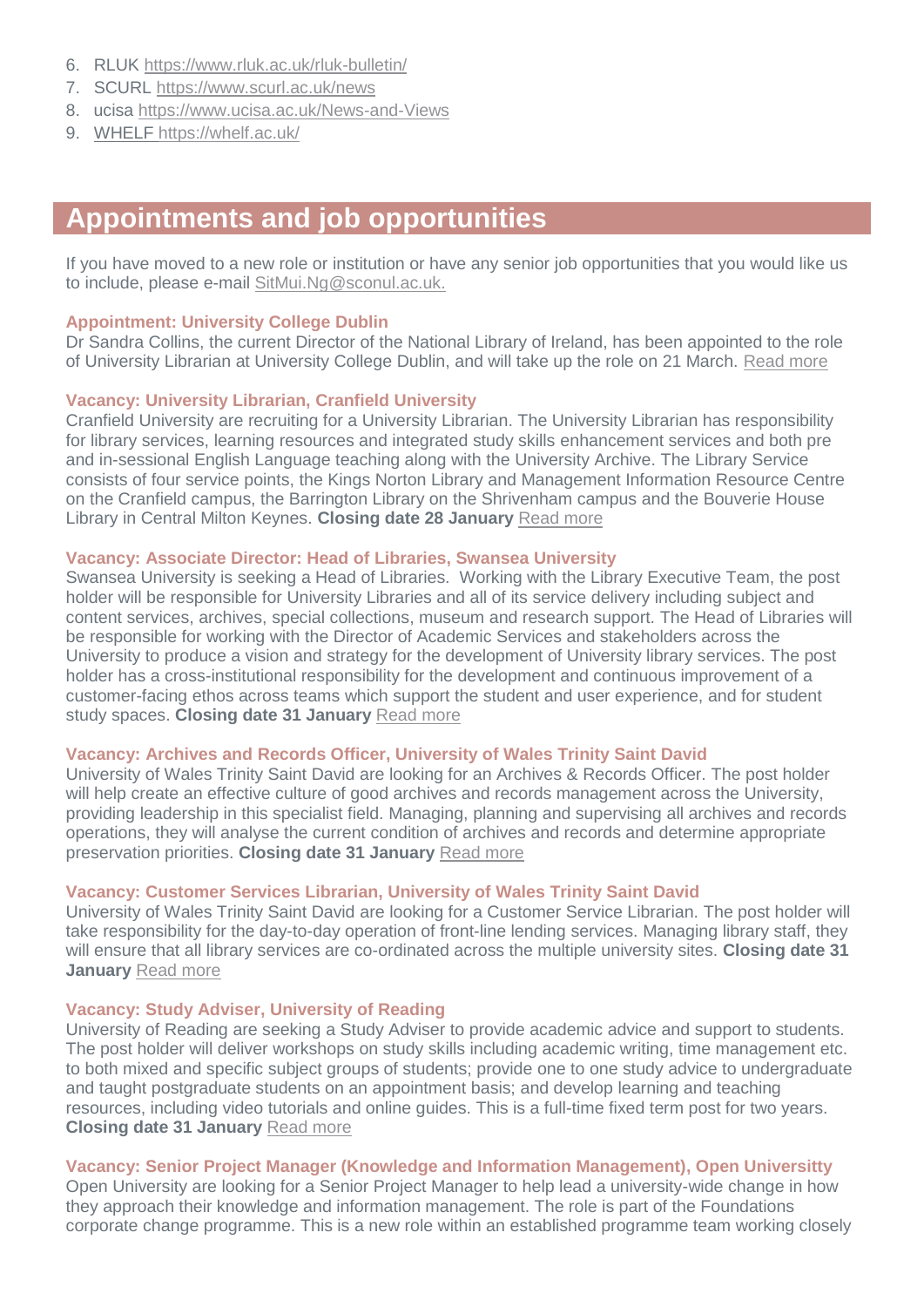with the Programme Manager, core programme team and partners. **Closing date 31 January** [Read](https://www.open.ac.uk/about/employment/vacancies/senior-project-manager-19304)  [more](https://www.open.ac.uk/about/employment/vacancies/senior-project-manager-19304)

#### **Vacancy: Digital Services and Partnerships Librarian, University of East London**

University of East London are recruiting for a Digital Services and Partnerships Librarian within Library, Archives and Learning Services. Based in the Content and Digital Environments team the post holder will administer online resource licences and subscription agreements for our national and international collaborative partnerships as well as taking responsibility for the daily operations and administration of the library management system and other library systems such as the Reading List Managements system. The post holder will also assist with the development and delivery of inductions and information skills training for staff and students at partner institutions. **Closing date 4 February** [Read more](https://jobs.uel.ac.uk/Vacancy.aspx?ref=PS007S2022)

#### **Vacancy: Head of Cultural Services, Royal Holloway, University of London**

Royal Holloway, University of London are seeking to appoint a Head of Cultural Services. This role is responsible for leading and managing the division's Cultural Services, translating the University's strategy under the guidance of the Director of Library, Learning Support & Culture, and the Arts and Culture Management Committee. The post holder will directly curate the University's nationally significant art collection in line with Spectrum standards and the expectations of Arts Council Accreditation (pending), and will also be responsible for delivering the College's temporary exhibitions programme, supported operationally in both these aspects by an Arts Collection Officer. The role also involves oversight of the Archives and Special Collections service managed by the Archivist and Special Collections Curator. **Closing date 13 February** [Read more](https://jobs.royalholloway.ac.uk/Vacancy.aspx?ref=0122-009)

#### **Vacancy: Head of Digital Systems, University College Cork**

UCC wishes to appoint an experienced administrator to the role of Head of Digital Systems. Reporting to the Director of Library Services, the Head of Digital Systems - Library will lead a team of library and technology specialists in developing UCC Library's digital library infrastructure, metadata services, discovery services, and digital asset management capacity. The post holder will oversee and further develop the following functions: library systems and support services; electronic resources; cataloguing & metadata. **Closing date 15 February** [Read more](https://my.corehr.com/pls/uccrecruit/erq_search_package.search_form?p_company=5023&p_internal_external=E)

# **Vacancy: Associate Director for Customer Services, University of Nottingham**

University of Nottingham Libraries is seeking a new Associate Director for Customer Services. This fulltime position is offered on a fixed term or secondment basis until 31 July 2023. The Associate Director for Customer Services is responsible for the strategic vision, development and delivery of front line services. **Closing date 18 February** [Read more](https://www.nottingham.ac.uk/jobs/currentvacancies/ref/LD547621)

#### **Vacancy: Library Technologies Manager, University of Southampton**

University of Southampton are looking to appoint a Library Technologies Manager. The role will involve the day-to-day analysis, maintenance, integration, management and reporting on a range of library systems across multiple platforms. This key role will manage and develop the integrated library system and resource discovery systems in close collaboration with our iSolutions Directorate to ensure the provision of a high-quality inspirational experience to over 23,000 students and staff across all campuses. As part of the Library Services technologies team, the post holder will manage and support the current integrated library system and help develop and deploy a next-generation library services platform in the coming year. **Closing date 21 February** [Read more](https://jobs.soton.ac.uk/Vacancy.aspx?ref=1450621KX-R)

#### **Vacancy: Head of Research Services, University College Cork**

University College Cork wishes to appoint an experienced administrator to the role of Head of Research Services. Reporting to the Director of Library Services, the Head of Research Services - Library will lead the UCC Library Research Services team in developing and delivering a range of innovative services in support of robust, reproducible, and open research practices. This new portfolio is designed to meet the rapidly developing and increasingly complex needs of researchers operating in a digital research and scholarship environment. It is intricately connected to the University's strategic goals to strengthen UCC's research impact, and the role holder will directly support University-level initiatives in this area. The role holder will become the chief authority in the University on Open Science and by developing expertise in all aspects of OS will lead on the adoption of best practice in all research-related activity. **Closing date 24 February** [Read more](https://my.corehr.com/pls/uccrecruit/erq_search_package.search_form?p_company=5023&p_internal_external=E)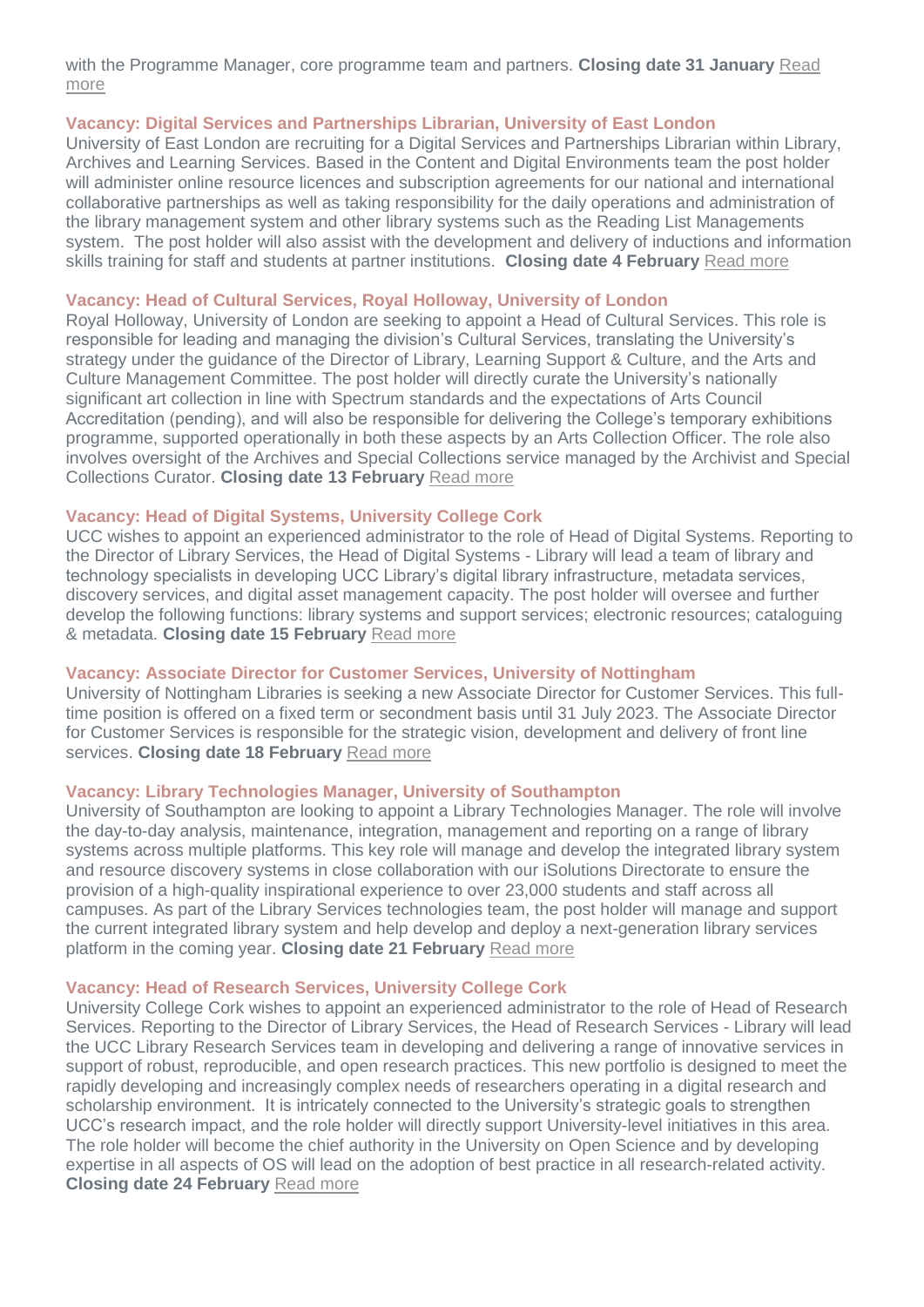#### **Vacancy: Deputy Director of Library Services, Loughborough University**

Loughborough University are currently advertising for a Deputy Director of Library Services. Reporting to the Director of Library Services & University Librarian and, working with four Service Leads as part of the Library Leadership Team, this role will play a key role in the strategic development of library services. The successful candidate will have leadership and management experience and the ability to collaborate, influence and lead change. **Closing date 27 February** [Read more](https://www.lboro.ac.uk/services/hr/jobs/)

# **SCONUL services**

#### **SCONUL Access**

Well used across the UK, this scheme which allows so many library users to access study spaces, books and journals at other libraries within the scheme, is returning to its full strength! Our phased re-opening of the Access Scheme continues and we are delighted to have welcomed back so many members since November 2021. We understand how challenging managing the scheme can be in the current climate and sincerely appreciate everyone's commitment to maintaining its fundamental ethos of reciprocal access.

#### **SCONUL Deputies and New Directors Groups**

Knowledge and experience sharing is invaluable in such changing times and SCONUL Director's and Deputy Director's groups speak directly to this need. Self-sustaining informal networks of peers, they provide a forum for brainstorming and discussion of ideas, developments and problems. E-mail Liyana Pama, Member Engagement Manager [liyana.pama@sconul.ac.uk](mailto:liyana.pama@sconul.ac.uk) if you are interested in joining a Director's or Deputies group.

#### **SCONUL Mentoring scheme**

Library leaders are being required to deliver across an ever increasing range of areas and these partnerships, intended to support emerging or newly-appointed leaders (experienced leaders may also apply), are an opportunity for guidance, professional and personal growth to help develop your leadership capacity. Find out more [here](https://www.sconul.ac.uk/page/sconul-mentoring)

#### **SCONUL Statistics**

The SCONUL Statistics provide a detailed picture of the workings of a core university function, providing a benchmarking and strategic planning tool for library leaders and demonstrating trends and developments to the wider sector. You can find more information [here](https://www.sconul.ac.uk/page/sconul-statistics) and the next full annual return is published in July 2022. If your institution has yet to supply its data please note that the **deadline for inclusion in the 2022 annual statistics is Friday 28 January**.

# **SCONUL community of interest groups**

SCONUL, supported by Jisc, have launched [community of interest groups \(CIGs\)](https://www.sconul.ac.uk/page/community-of-interest-groups) addressing key Libraries after Lockdown areas: Delivering blended learning (looking at libraries' role in supporting their institutions); Embracing disruption: emerging technologies and systems (looking at new technologies and innovative uses of existing technologies); and Organisational development (looking at roles, skills and the nature of our work post-Covid). [Read more](https://www.sconul.ac.uk/page/community-of-interest-groups)

# **Events**

If you would like SCONUL to include any events that may be of interest to directors, please e-mail [sconul@sconul.ac.uk.](mailto:sconul@sconul.ac.uk)

**[Delivering blending learning CIG: Lightning Talk event, 3 February](https://www.sconul.ac.uk/event/delivering-blended-learning-community-of-interest-group-lightning-talk-event)**

**[FIL February Online Event, 9 February](https://forumforinterlending.org.uk/filonline-february-event-weds-feb-9th-2022/)**

**[SCONUL Small and Specialist Institutions' Forum, 11 February](https://us02web.zoom.us/meeting/register/tZItd-qtqjMrGddptHJ8AQJ72DOZISaUrVUE)**

**[Open Research Week 2022, 14-17 February](https://www.liverpool.ac.uk/open-research/open-research-week-2022/)**